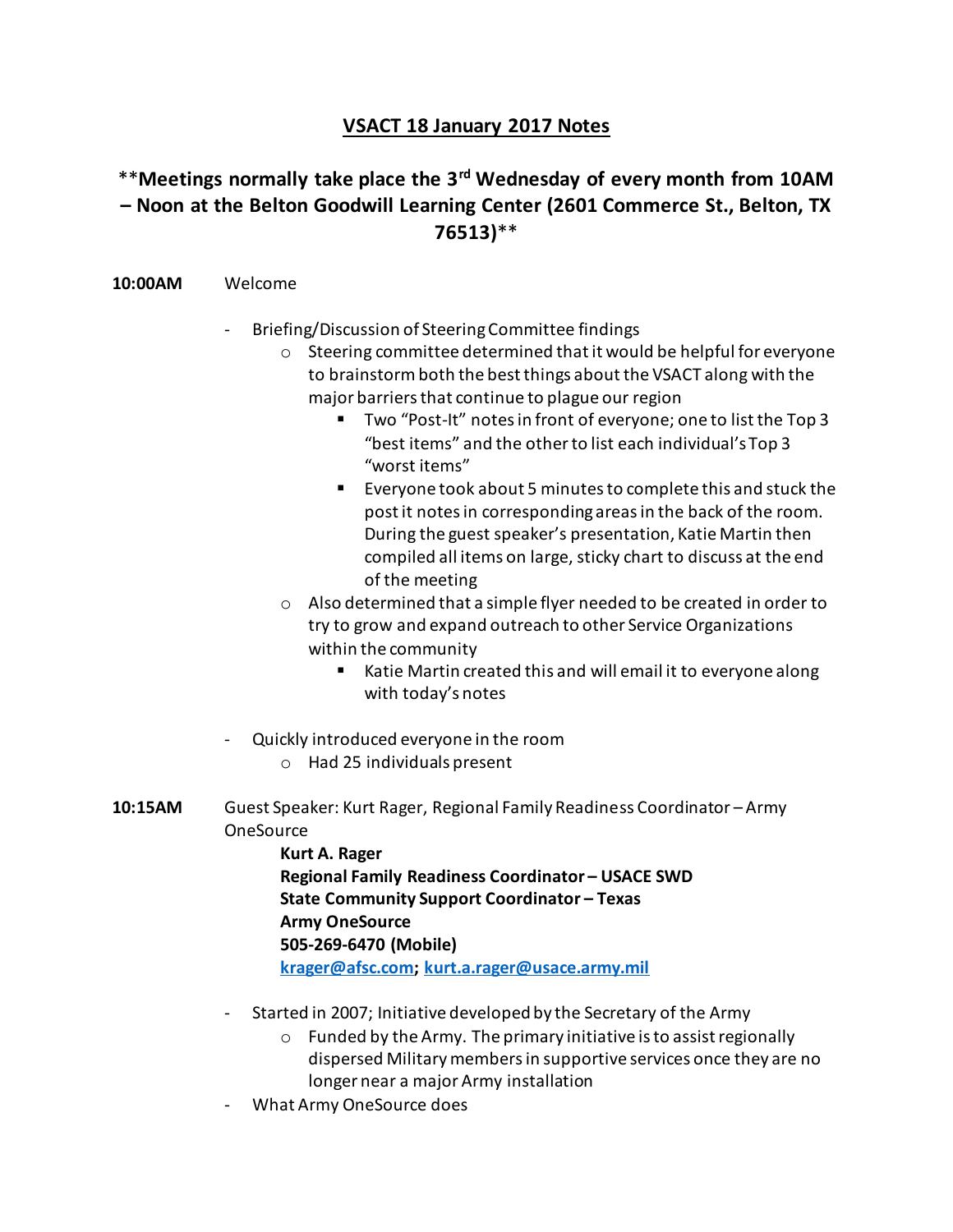- o You can access it in three different ways:
	- Brick & Mortar
		- Involved heavily with Army Community Service
		- Soldiers, family members, Veterans can access these sites
			- o Locations on Army One Source site
	- Website
		- [www.myarmyonesource.com](http://www.myarmyonesource.com/)
			- o Essentially a virtual installation
			- o Can access virtually all of the same services as if one were to be on Fort Hood, etc.
				- MWR
				- $ACS$
				- Virtual FRG groups
				- Military Matters
					- Specific program for financial awareness
					- [https://www.myarmyonesource.](https://www.myarmyonesource.com/FamilyProgramsandServices/FinancialReadiness/Default.aspx) [com/FamilyProgramsandServices](https://www.myarmyonesource.com/FamilyProgramsandServices/FinancialReadiness/Default.aspx) [/FinancialReadiness/Default.aspx](https://www.myarmyonesource.com/FamilyProgramsandServices/FinancialReadiness/Default.aspx)
				- Clinics, etc.
			- o Have webinars on a wide variety of subjects
			- o Also have developed a mobile app titled "Money Matters" that can be downloaded on any Smart Phone
				- Can create budget, track spending
				- Military expense budgets
				- TSP accounts, etc.
	- Other states (as Texas is pretty far advanced) develop particular alliances regarding the gaps in services
		- Some locales don't even have a basic military competency understanding, avoiding asking the simple question of "have you ever served in the military?)
		- Mr. Rager's colleagues in other states then bridge those particular gaps, providing trainings and connections to other resources to help military members in that region
			- o All staff are also provided training to be community connections, per se
		- In Texas, Behavior Health, Financial Management, and Transition are the key foci
- o Works extensively with agencies in the state of Texas, mining, categorizing, and obtaining data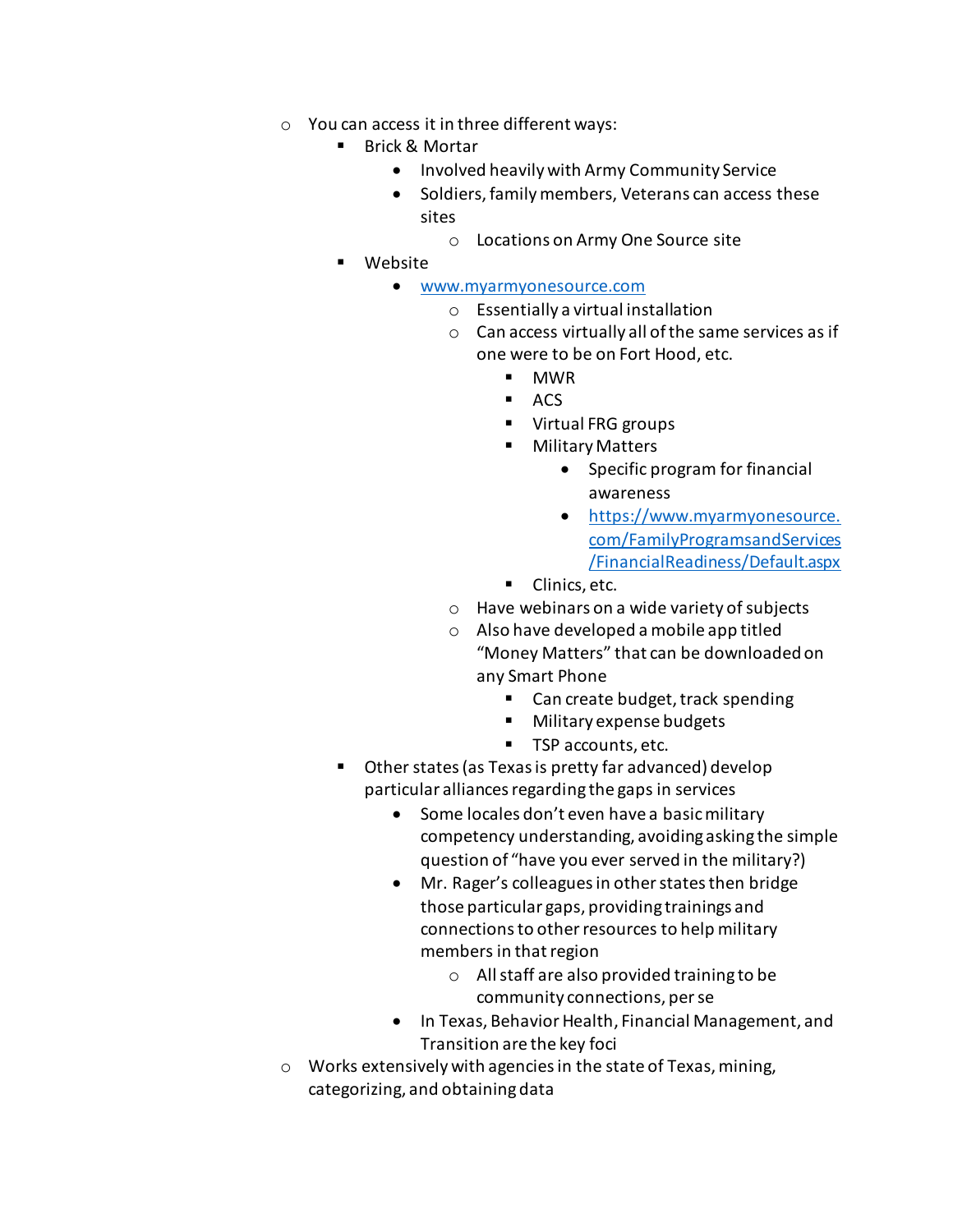- Only major organization in the state that has this data in the state
- Will then partner with organizations to provide specific data for grant funding, legislative purposes, etc.
	- For example, the TVC is receiving data on the MOS' that are transitioning out of the Army and where they're transitioning to
		- o Will eventually be able to obtain what their education level is as well
		- o Working to get this same information for family members as well
- o Also partner with organizations to get the word out on major grant funding opportunities and the concurrent need
	- Trying to utilize data to better target where money could be best spent/needed for grant funding purposes
- o Has a number of national partnerships
	- One more recent one, in particular, is PsychArmor
		- National non-profit for Veterans. Web-based classes (free) that are written by lead professionals pertaining to particular mental health topics, resiliency, etc. For both family members and the individual with the diagnoses
		- <http://psycharmor.org/>
- Questions
- **10:45AM** Updates & Events between Now & February 15<sup>th</sup>
	- Mega Job Fair @ Ft. Hood on 24 Jan
	- 28 Jan Health Fair in downtown Killeen (215 S.  $8^{th}$  St.) from 10AM 1PM o POC is Nate Brown; open to all
	- Hood Howdy is 10 February on post
	- 25 Jan. Brainstorming meeting for major Bell County Veterans event at CTCOG Building (2180 N. Main St.) at 9:30AM. Room A1
	- 19<sup>th</sup> Annual TVC Veteran Summit 6 February at the Doubletree Inn in Austin
	- 20 Jan (Waco) and 31 Jan (Killeen) Heart of Texas Goodwill Job Fairs o Over 20 employers expected at each event
	- BEITZ will be providing training/facilitation for Texas-recognized Peer Support Certification the last two weekends in February
		- o Maureen Jouett will send out flyer once it's created

## **10:55AM** Shout Out for Help

- Veteran/Veteran Family Needs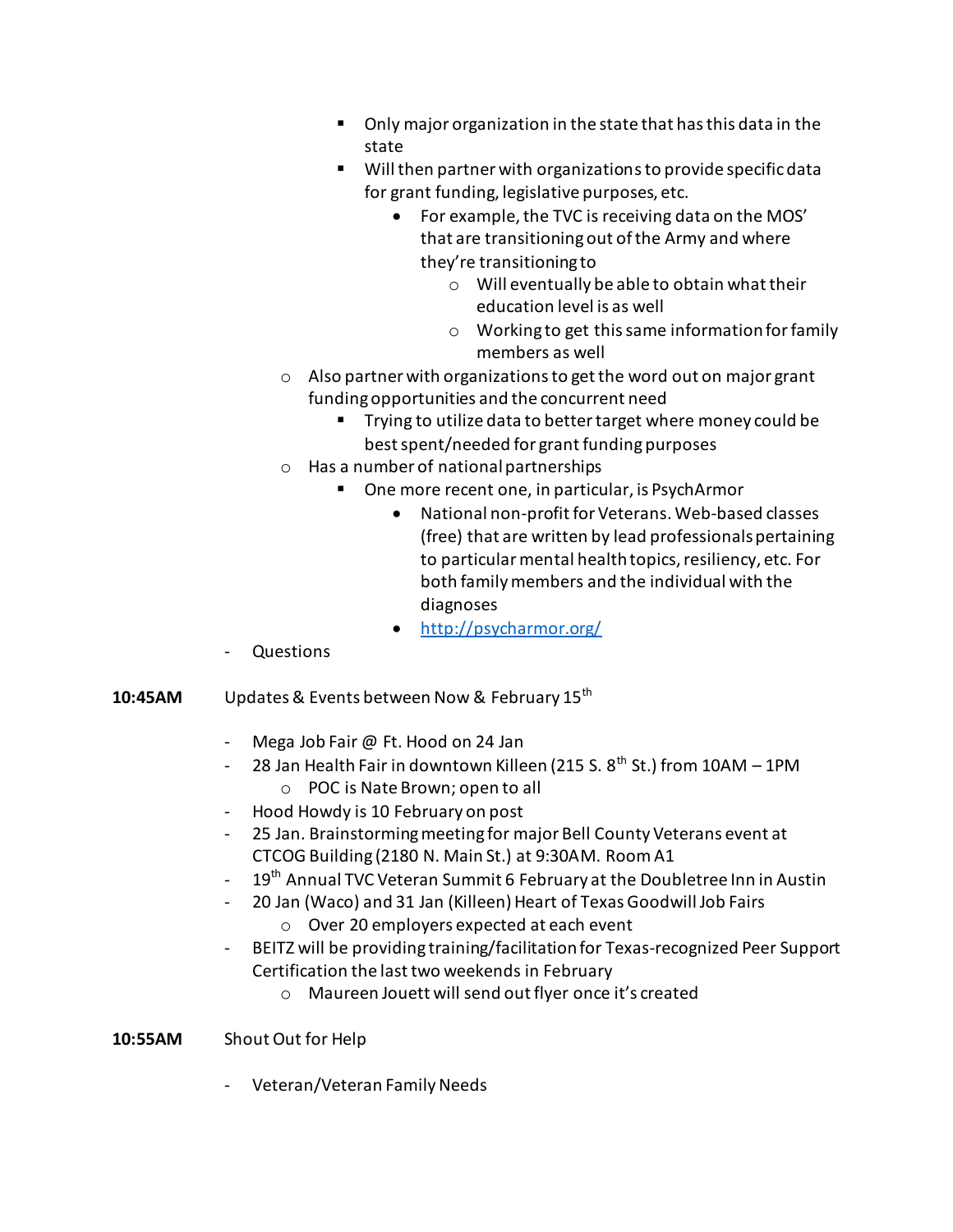- If Searching for Particular Resources, etc.
- **11:00AM** 2017 VSACT Direction Activity
	- Determined the Best Practices that VSACT provides
		- o Steering committee will continue to focus on these and continue implementing these concepts as the Alliance expands:
			- Best
				- Networking
				- Communication
				- Meeting new people and organizations
				- Learning resources for referral
				- The discussion of important issues
				- Access point for "faces to places"
				- Problem Solving contribution
				- Materials and information presented from all types of organizations
				- Relationship building
				- Conquers/overcomes barriers
		- o For the barriers, each person within the meeting picked their top 5 barriers that they believe are most applicable and prominent within the region. After tallying votes, these were determined:
			- Transition assistance: integration of civilian life and work
			- Public transportation
			- Obtain services for family members of Veterans
			- Lack of financial aid resources (housing, utilities, etc.)
			- Obtaining information on services for families that are no longer active duty
		- o These top 5 will be VSACT's primary focus for the duration of 2017. However, with the others listed, the steering committee will choose guest speakers and specific discussion topics in order to combat/alleviate the following:
			- Veterans knowing, or willing, to seek mental health services
			- Combating underemployment of Veterans/Spouses
			- Veterans Health/VA enrollment assistance
			- Length of time required for resources; seemingly no sense of urgency
			- Employment (viable) for Veterans with criminal backgrounds
			- Financial counseling on a regular basis
			- Empowering Veterans to work harder for their situation than provider
			- Overall awareness of resources